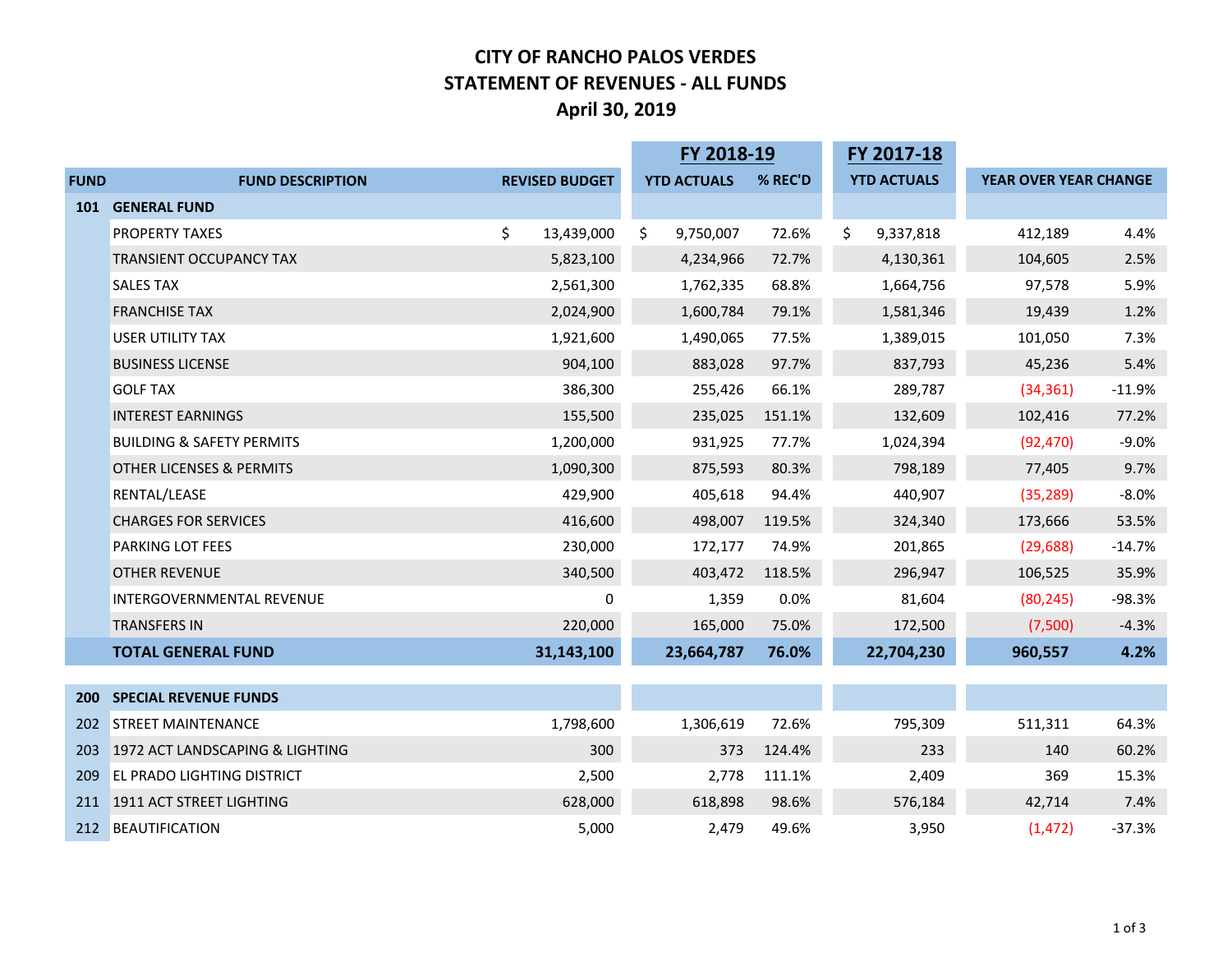## **CITY OF RANCHO PALOS VERDES STATEMENT OF REVENUES ‐ ALL FUNDS April 30, 2019**

|             |                                          |                       | FY 2018-19         |         | FY 2017-18         |                       |          |
|-------------|------------------------------------------|-----------------------|--------------------|---------|--------------------|-----------------------|----------|
| <b>FUND</b> | <b>FUND DESCRIPTION</b>                  | <b>REVISED BUDGET</b> | <b>YTD ACTUALS</b> | % REC'D | <b>YTD ACTUALS</b> | YEAR OVER YEAR CHANGE |          |
| 213         | <b>WASTE REDUCTION</b>                   | 211,700               | 137,809            | 65.1%   | 158,854            | (21, 044)             | $-13.2%$ |
| 214         | AIR QUALITY MANAGEMENT                   | 50,900                | 27,550             | 54.1%   | 27,310             | 240                   | 0.9%     |
| 215         | <b>PROPOSITION C</b>                     | 702,400               | 614,992            | 87.6%   | 556,003            | 58,990                | 10.6%    |
| 216         | <b>PROPOSITION A</b>                     | 849,400               | 756,020            | 89.0%   | 684,217            | 71,803                | 10.5%    |
| 217         | <b>PUBLIC SAFETY GRANTS</b>              | 131,000               | 150,184            | 114.6%  | 140,288            | 9,895                 | 7.1%     |
| 220         | <b>MEASURE R</b>                         | 545,400               | 489,504            | 89.8%   | 431,139            | 58,365                | 13.5%    |
| 221         | <b>MEASURE M</b>                         | 592,100               | 505,382            | 85.4%   | 353,805            | 151,576               | 42.8%    |
| 222         | <b>HABITAT RESTORATION</b>               | 12,400                | 14,353             | 115.8%  | 9,998              | 4,355                 | 43.6%    |
| 223         | <b>SUBREGION ONE MAINTENANCE</b>         | 8,100                 | 10,416             | 128.6%  | 60,275             | (49, 859)             | $-82.7%$ |
| 224         | <b>MEASURE A MAINTENANCE</b>             | 91,100                | 87,799             | 96.4%   | 47,723             | 40,076                | 84.0%    |
| 225         | ABALONE COVE SEWER DISTRICT              | 57,000                | 48,232             | 84.6%   | 206,014            | (157, 782)            | $-76.6%$ |
| 227         | <b>GINSBERG CULTURAL ARTS BLDG.</b>      | 900                   | 1,032              | 114.7%  | 722                | 311                   | 43.0%    |
| 228         | DONOR RESTRICTED CONTRIBUTIONS           | 17,000                | 48,034             | 282.6%  | 41,442             | 6,591                 | 15.9%    |
|             | <b>TOTAL SPECIAL REVENUE FUNDS</b>       | 5,703,800             | 4,822,454          | 84.5%   | 4,095,874          | 726,580               | 17.7%    |
|             |                                          |                       |                    |         |                    |                       |          |
| 300         | <b>CAPITAL PROJECTS FUNDS</b>            |                       |                    |         |                    |                       |          |
| 310         | COMMUNITY DEVELOPMENT BLOCK GRANT (CDBG) | 139,300               | 10,232             | 7.3%    | 141,345            | (131, 113)            | $-92.8%$ |
| 330         | INFRASTRUCTURE IMPROVEMENTS              | 5,121,200             | 3,971,540          | 77.6%   | 3,609,192          | 362,348               | 10.0%    |
| 331         | <b>FEDERAL GRANTS</b>                    | 453,800               | 99,229             | 21.9%   | 1,055,761          | (956, 532)            | $-90.6%$ |
| 332         | <b>STATE GRANTS</b>                      | 965,645               | $\mathbf 0$        | 0.0%    | $\mathbf 0$        | 0                     | 0.0%     |
| 334         | <b>QUIMBY PARK DEVELOPMENT</b>           | 73,000                | 22,806             | 31.2%   | 15,784             | 7,022                 | 44.5%    |
| 336         | LOW-MODERATE INCOME HOUSING              | 44,700                | 2,039              | 4.6%    | 15,918             | (13,880)              | $-87.2%$ |
| 337         | <b>AFFORDABLE HOUSING PROJECTS</b>       | 6,200                 | 11,011             | 177.6%  | 4,960              | 6,050                 | 122.0%   |
| 338         | DEVELOP IMPACT MITIGATION (EET)          | 116,800               | 29,822             | 25.5%   | 89,211             | (59, 389)             | $-66.6%$ |
| 340         | <b>BICYCLE &amp; PEDESTRIAN ACCESS</b>   | 34,500                | 1,114              | 3.2%    | 0                  | 1,114                 | 0.0%     |
|             | <b>TOTAL CAPITAL PROJECTS FUNDS</b>      | 6,955,145             | 4,147,792          | 59.6%   | 4,932,172          | (784, 380)            | $-15.9%$ |